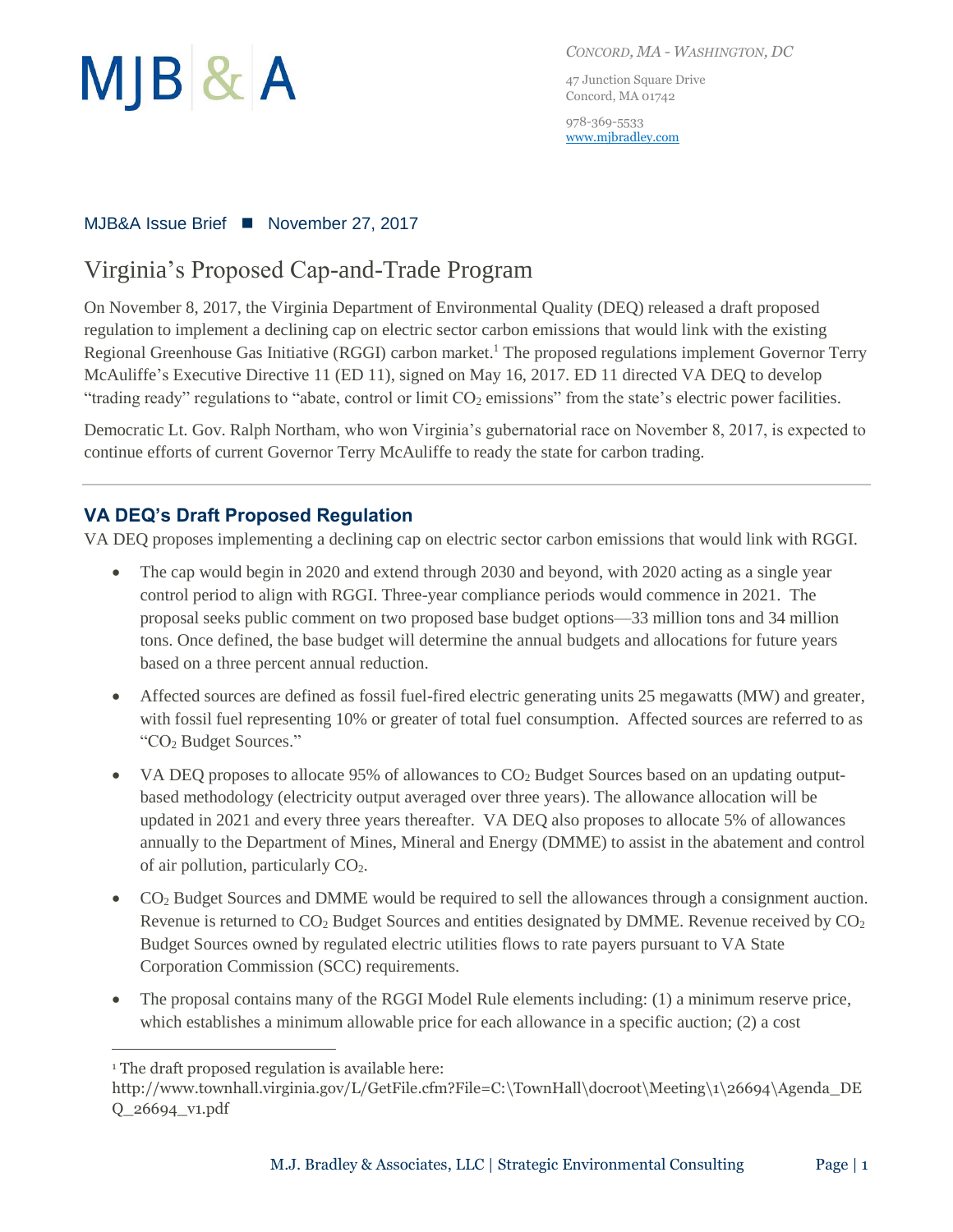

containment reserve (CCR), which holds a portion of the annual cap in reserve if prices exceed a certain trigger point, and (3) emission containment reserve (ECR), which holds a portion of the annual cap in reserve if prices fall below a certain trigger point.

#### **Comparison with RGGI's Model Rule**

The proposed regulations mirror the RGGI Model Rule and include provisions to ensure the program is "tradingready" by allowing the use of CO<sub>2</sub> allowances with the RGGI states. Virginia's draft regulations propose a three percent annual reduction in emissions. RGGI has proposed an annual tonnage decline from 2021 through 2030, with a 30% reduction in the Base Cap from 2020 levels. Like RGGI, the proposed regulations would authorize VA DEQ to adjust the cap in 2021 through 2025 to address potential banked allowances from the first compliance period.

RGGI recently released a statement on the proposed Virginia regulations that noted the proposed regulation's consistency with the existing RGGI program:

*"We are pleased to note that it appears consistent with the RGGI program in a number of key ways. In particular, the Virginia proposal shares many of the recently announced proposed improvements to the RGGI program through 2030, including: a cap that declines 30% between 2020 and 2030; incorporation of a Cost Containment Reserve; and an Emissions Containment Reserve to enhance market stability. Virginia's proposal to conduct consignment auctions is indicative of their support of RGGI's marketbased approach to pricing emissions."<sup>2</sup>*

#### **Potential Impact on RGGI**

Adding Virginia to the RGGI market would be a significant expansion of the program. The bar chart plots 2016 power plant emissions for each RGGI state as well as Virginia and New Jersey (another potential addition to the RGGI market). Virginia is the largest source of emissions among the current and potential future RGGI states (see chart below).

#### **Linking versus Joining RGGI**

 $\overline{a}$ 

States may participate in the RGGI CO<sup>2</sup> allowance market by either joining or linking with the program. First, a state may join as a full participating member. In doing so,

#### **2016 CO<sup>2</sup> Emissions**



**Note:** State data from EPA Clean Air Markets; total emissions from RGGI-covered sources for current RGGI states. Virginia and New Jersey totals include fossil sources only.

<sup>2</sup> The full statement from RGGI is available here:

[https://www.rggi.org/docs/PressReleases/Virginia\\_Statement\\_2017\\_11\\_9.pdf](https://www.rggi.org/docs/PressReleases/Virginia_Statement_2017_11_9.pdf)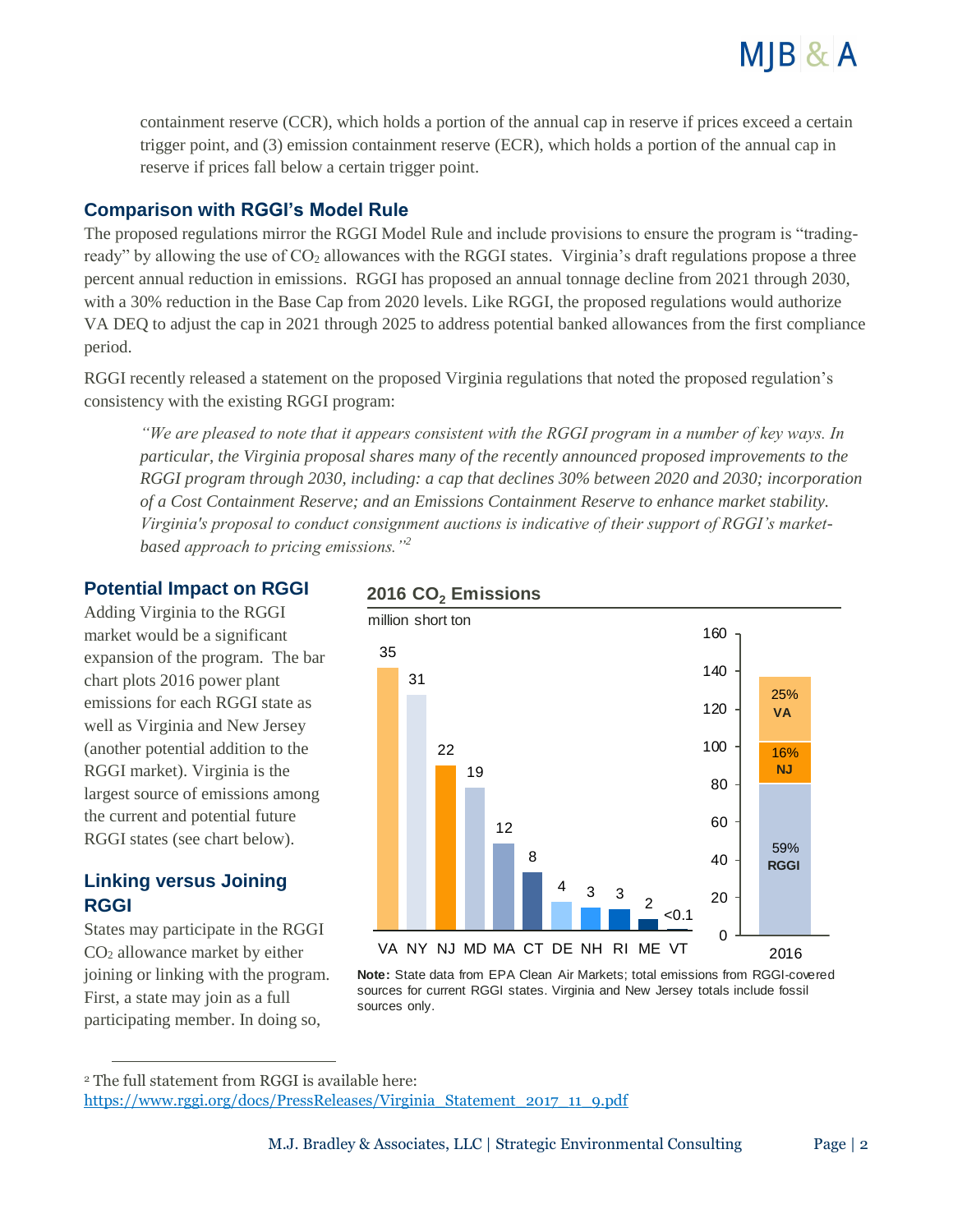# $M$   $B$  &  $A$

the state commits to adhere to RGGI's full program design by adopting the model cap-and-trade program outlined in RGGI's Memorandum of Understanding (MOU) for state regulatory or legislative approval. To accept a state that intends to join the program, current members of RGGI publish a corresponding amendment to the program's  $MOU.<sup>3</sup>$ 

Alternatively, states can choose to link with RGGI by adopting regulatory or legislative text that mirrors that of the RGGI Model Rule. The market implications of linking versus joining would be the same. The most important aspect for the market is fungibility of the allowances for compliance purposes across participating states. RGGI states recently affirmed that jurisdictions can link with and participate in RGGI through informal means. Briefing materials released ahead of a June 27 RGGI stakeholder meeting in New York stated, "In cases where jurisdictions may not wish or not be able to fully adopt the RGGI Model Rule, their program may still allow for trading allowances with the RGGI program."

While there has been some discussion on whether Virginia would join RGGI versus link with RGGI, the regulations suggest Virginia intends to link by allowing electric generators to use RGGI allowances for compliance purposes. Further, the structure of the VA DEQ proposed regulation and the positive statement from the RGGI states indicates a strong likelihood of allowance fungibility across all states.

#### **Next Steps**

 $\overline{a}$ 

On November 16, 2017, VA DEQ presented the proposed draft regulation to the State Air Pollution Control Board. During the meeting, the Board voted unanimously to approve DEQ's proposal, and VA DEQ announced its intent to hold at least one public hearing on the proposed regulations. The Air Pollution Control Board also decided to officially move forward with the proposal for Virginia to link with RGGI.

The Virginia State Air Pollution Control Board will take public comments for 60 days once the proposed regulations are published in the Virginia Register.

<sup>3</sup> For example, when Maryland joined RGGI, each state signed an amendment to the MOU. https://www.rggi.org/docs/mou\_second\_amend.pdf